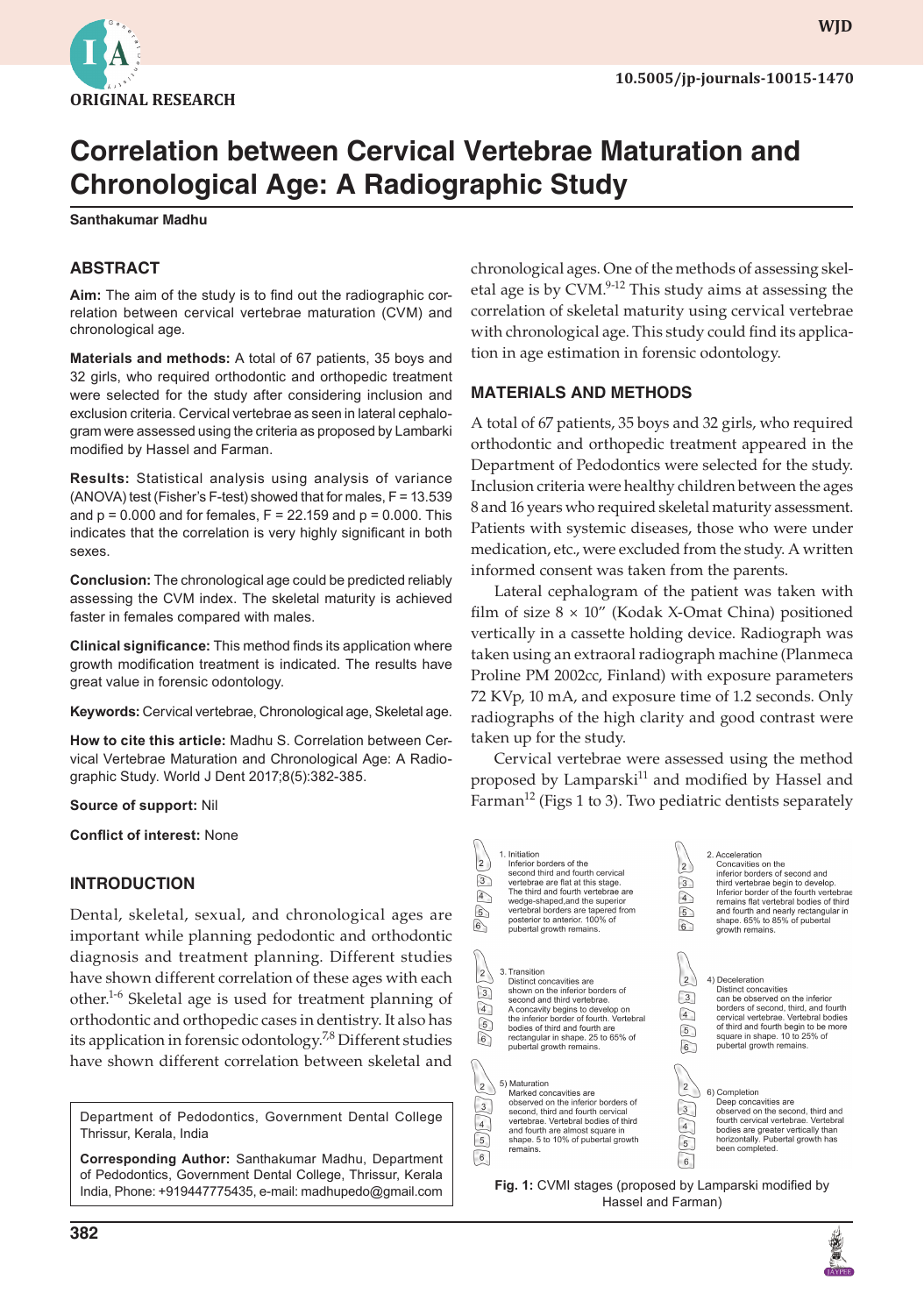*Correlation between Cervical Vertebrae Maturation and Chronological Age*



**Figs 2A to C:** (A) CVMI 1; (B) CVMI 2; and (C) CVMI 3



**Figs 3A to C:** (A) CVMI 4; (B) CVMI 5; and (C) CVMI 6

assessed the CVM indicator (CVMI) stages and their average was taken up for the study. Chronological age was assessed from questionnaire obtained from the parents.

#### **RESULTS**

Table 1 gives the age-wise distribution of the study participants among males and females. Table 2 gives age-wise distribution of CVMI stages in males and Table 3 gives

| Table 1: Age-wise distribution of study participants |  |  |  |
|------------------------------------------------------|--|--|--|
|------------------------------------------------------|--|--|--|

| - כי יים יים י |       |         |  |  |  |  |
|----------------|-------|---------|--|--|--|--|
| Age (years)    | Males | Females |  |  |  |  |
| 8              |       |         |  |  |  |  |
| 9              |       | 5       |  |  |  |  |
| 10             | 10    | 6       |  |  |  |  |
| 11             | 2     | 8       |  |  |  |  |
| 12             | 5     | 4       |  |  |  |  |
| 13             | 7     | 3       |  |  |  |  |
| 14             | 9     | 3       |  |  |  |  |
| 15             |       | 3       |  |  |  |  |
| 16             | 2     |         |  |  |  |  |

distribution in females. Table 4 shows correlation between CVMI stages and chronological age in males and females.

Statistical analysis using ANOVA test (Fisher's "F"-test) showed that for males  $F = 13.539$  and  $p = 0.000$  and for females  $F = 22.159$  and  $p = 0.000$ . This indicates that the correlation is very highly significant in both sexes.

Interexaminer error was calculated with Kruskal– Wallis test and intraexaminer error with Wilcoxon's signed-rank sum test. Both inter- and intraexaminer errors were statistically not significant.

#### **DISCUSSION**

Among different types of age assessments,<sup>1</sup> skeletal age is the most relevant in orthodontic diagnosis and treatment planning. Chronological age may not be reliable in assessing the treatment timing. A correlation between chronological age and skeletal age helps the clinician while planning treatment. Another added advantage is we can predict the chronological age of the child from skeletal maturity. This finds its application in forensic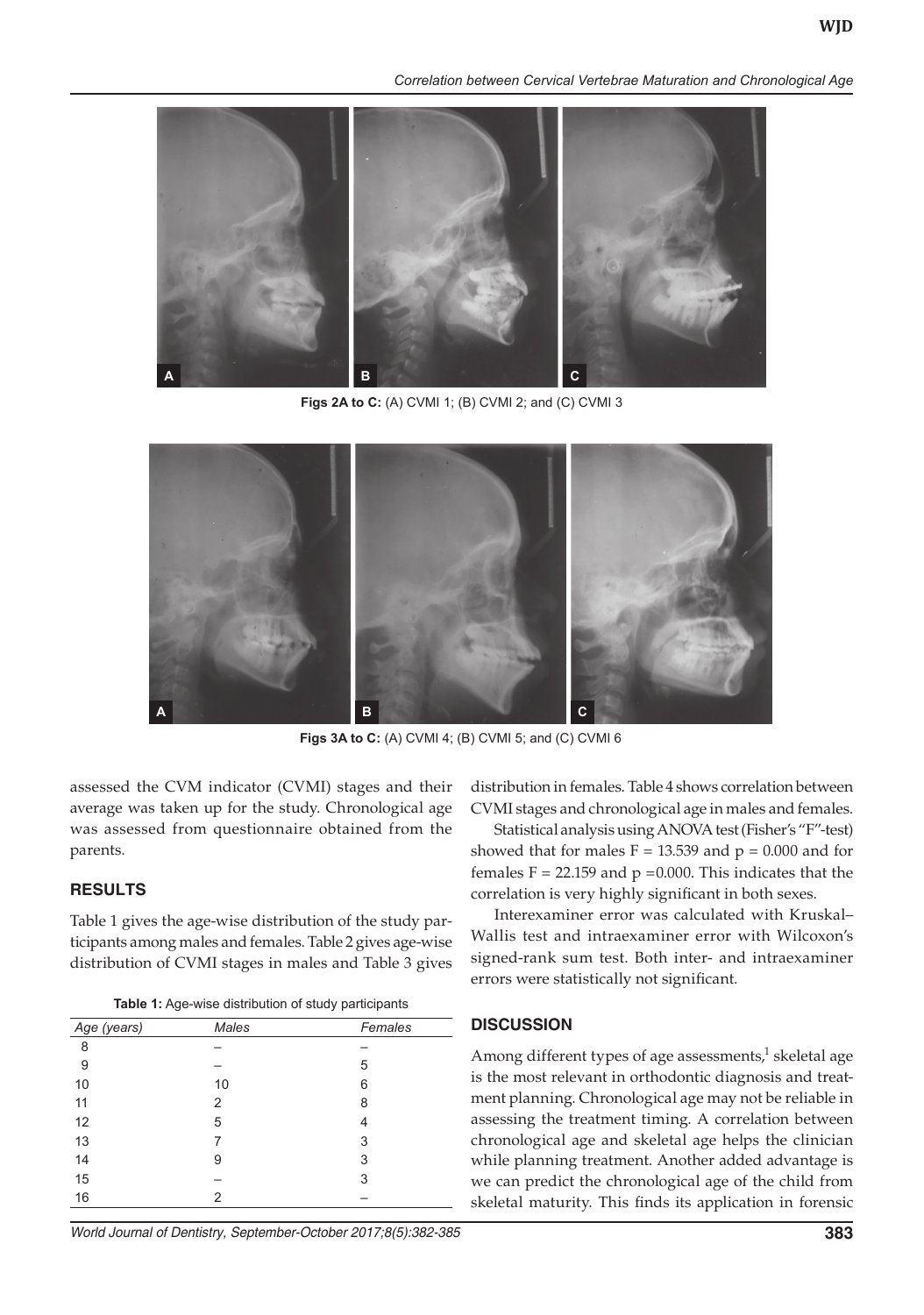| <b>Table 2:</b> Age-wise distribution of CVMI in males |         |         |          |          |          |          |          |          |          |
|--------------------------------------------------------|---------|---------|----------|----------|----------|----------|----------|----------|----------|
|                                                        | 8 years | 9 years | 10 years | 11 years | 12 years | 13 years | 14 years | 15 years | 16 years |
| CVMI <sub>1</sub>                                      |         |         | 6        |          |          |          |          |          |          |
| CVMI <sub>2</sub>                                      | -       |         | 4        |          | 4        | 5        | 3        |          |          |
| CVMI <sub>3</sub>                                      |         |         |          |          |          |          |          |          |          |
| CVMI <sub>4</sub>                                      |         |         |          |          |          | -        | 3        |          |          |
| CVMI <sub>5</sub>                                      | -       |         |          |          |          |          |          |          |          |
| CVMI <sub>6</sub>                                      |         |         |          |          |          |          |          |          |          |

**Table 3:** Age-wise distribution of CVMI in females

|                   | 8 years                  | 9 years | 10 years | 11 years | 12 years | 13 years                 | 14 years | 15 years | 16 years |
|-------------------|--------------------------|---------|----------|----------|----------|--------------------------|----------|----------|----------|
| CVMI <sub>1</sub> | $\qquad \qquad -$        |         |          | -        | -        | -                        | -        |          |          |
| CVMI <sub>2</sub> | $\qquad \qquad -$        | 3       |          | 3        |          | $\overline{\phantom{0}}$ | -        |          |          |
| CVMI <sub>3</sub> |                          |         |          | 5        | -        |                          | -        |          |          |
| CVMI <sub>4</sub> | $\overline{\phantom{0}}$ |         |          | -        |          | $\overline{\phantom{0}}$ | -        |          |          |
| CVMI <sub>5</sub> | $\overline{\phantom{0}}$ |         |          |          | -        |                          |          |          |          |
| CVMI <sub>6</sub> | $\qquad \qquad \qquad$   |         |          | -        | -        |                          | -        | -        |          |

**Table 4:** Correlation between CVMI stages and chronological age

|                   | Males            | Females          |  |  |
|-------------------|------------------|------------------|--|--|
|                   | $Mean \pm SD$    | $Mean \pm SD$    |  |  |
| CVMI <sub>1</sub> | $10.29 \pm 0.76$ | $9.50 \pm 0.58$  |  |  |
| CVMI <sub>2</sub> | $12.06 \pm 1.43$ | $10.36 \pm 1.12$ |  |  |
| CVMI <sub>3</sub> | $13.33 \pm 0.58$ | $11.83 \pm 0.41$ |  |  |
| CVMI <sub>4</sub> | $14.00 \pm 0.00$ | $12.00 \pm 0.00$ |  |  |
| CVMI <sub>5</sub> | $14.00 \pm 0.00$ | $14.00 \pm 0.93$ |  |  |
| CVMI <sub>6</sub> | $16.00 \pm 0.00$ | $14.00 \pm 0.00$ |  |  |
|                   |                  |                  |  |  |

SD: Standard deviation

odontology. There could be racial and ethnic variation in this regard. Hence, this study was undertaken at Mangaluru, Karnataka, India, to have a record of correlation between skeletal age and chronological age.

Among the different skeletal maturity indicators, CVM is found to be very reliable.<sup>10</sup> A method proposed by Lamparski<sup>11</sup> and modified by Hassel and Farman<sup>12</sup> CVMI forms the gold standard in assessing cervical vertebrae. Another advantage is usually a lateral cephalogram is taken for an orthopedic diagnostic purpose. Hence, an additional radiograph as in the case of hand wrist radiograph is not required.

In this study, among females, it was found that the CVMI stages correlated with ages 9.50 to 14 compared with 10.29 to 16 in males. This indicates that there is an early maturation in females compared with males and some increment of growth may present even at 16 years in males, whereas in females, it is safe to conclude that no orthopedic treatment may be attempted after 14 years. This is in accordance with the previous studies.<sup>13-15</sup>

It is also important to know if this assessment is reliable and could be reproduced without errors. An intraexaminer and interexaminer error, which was not statistically significant, showed the reliability of this method.

Prediction of chronological age could be calculated for different areas and ethnic groups with this method. A larger sample size may be needed to arrive at a final conclusion.

## **CONCLUSION**

The chronological age could be predicted reliably assessing the CVM index. The skeletal maturity is achieved faster in females compared with males. An orthopedic or myofunctional appliance therapy should be attempted at an earlier age in females compared with males.

# **REFERENCES**

- 1. Greulich W, Pyle S. Radiographic ossification and the adolescent growth spurt. Am J Orthod 1959;69:611-619.
- 2. Bacetti T, Franchi L, McNamara JA Jr. An improved version of the cervical vertebral maturation (CVM) method for the assessment of mandibular growth. Angle Orthod 2002 Aug;72(4):316-323.
- 3. Uysal T, Sari Z, Ramoglu SI, Basciftci FA. Relationships between dental and skeletal maturity in Turkish subjects. Angle Orthod 2004 Oct;74(5):657-664.
- 4. Grave KC, Brown T. Skeletal ossification and the adolescent growth spurt. Am J Orthod 1976 Jun;69(6):611-619.
- 5. Björk A. The use of metallic implants in the study of facial growth in children: method and application. Am J Phys Anthropol 1968 Sep;29(2):243-254.
- 6. Fishman LS. Radiographic evaluation of skeletal maturation: a clinically oriented method based on hand-wrist films. Angle Orthod 1982 Apr;52(2):88-112.
- 7. Hägg U, Taranger J. Maturation indicators and the pubertal growth spurt. Am J Orthod 1982 Oct;82(4):299-309.
- 8. García-Fernandez P, Torre H, Flores L, Rea J. The cervical vertebrae as maturational indicators. J Clin Orthod 1998 Apr;32(4):221-225.
- 9. Sierra AM. Assessment of dental and skeletal maturity. A new approach. Angle Orthod 1987 Jul;57(3):194-208.
- 10. Madhu S, Hegde AM, Munshi AK. The developmental stages of the middle phalanx of the third finger (MP3): a sole